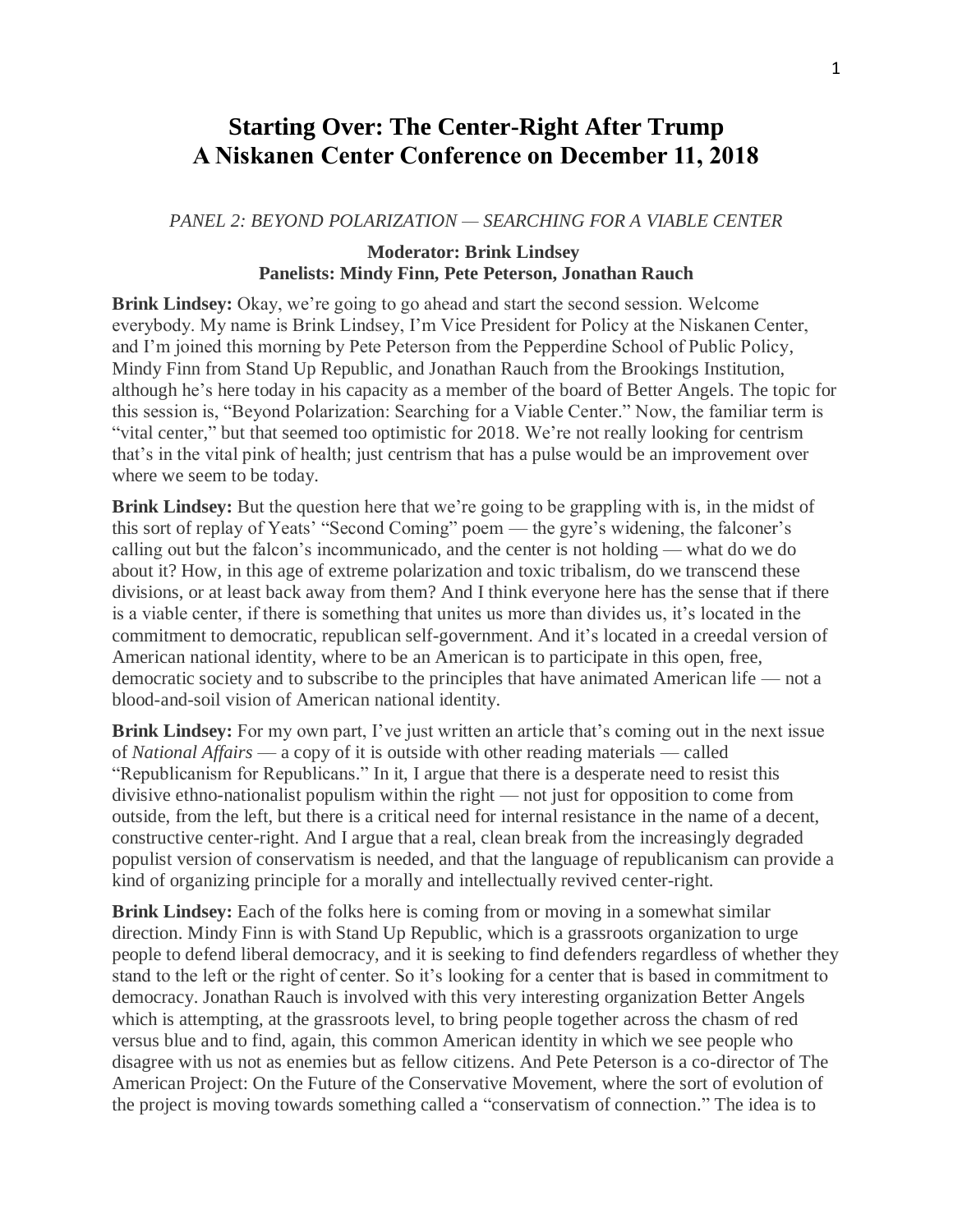move away from conservatism based on dividing, based on us versus them, but rather toward a conservatism that is focused on what unites us and what connects us to our fellow Americans.

**Brink Lindsey:** So having given that sort of general overview and my reasons for having invited all of you to this panel, let me… Let's do a little show-and-tell about the organizations and projects that you're involved with. First off, Mindy, tell us about Stand Up Republic. Tell us how it came to be, what your goals are, and what the status of achieving those goals is as of late 2018.

**Mindy Finn:** Sure, thanks Brink. I don't think the mic's on. Can you hear me?

### **Brink Lindsey:** Yeah.

**Mindy Finn:** As some people may or may not know, in the last few months of 2016, I joined Evan McMullin to run on what was branded an "independent conservative" ticket in the presidential election. It was late in the game and we were only on a dozen ballots, although we were write-ins on 20-plus more. But first and foremost, the goal was to stand up for critical democratic ideals, norms, and institutions that we worried were at risk of fading away, or that people (certainly on the right) were deciding were not as important or that they didn't need to embrace, or maybe that the Republican Party didn't stand for these things anymore. These were things like equality, embracing immigrants to our shores, free speech and freedom of the press, and self-rule, the idea of the separation of powers, the idea that Congress serves as a check and provides oversight for the executive branch. These are the things that with Trump's candidacy were at risk of fading away and failing to be the core to the Republican Party.

**Mindy Finn:** So we stood up. And there was (or seemed to be) a pretty strong movement for that across the country. Not enough for electoral success, but we assumed, like many people, that on election night Donald Trump would not be the winner and would not be our next president. And a lot of people think that even he thought he would not be our next president. And as the election approached, we started to talk about this movement that we had built. This is a powerful movement. What is its highest value, what is its best use? We thought it would be potentially reinvigorating to the center-right and would be part of discussions, like there were post-2012, about the direction of the right and the conservative movement and the Republican Party.

**Mindy Finn:** Well, as we know, Donald Trump won, and it appeared he became the de facto leader of the Republican Party and took it in an ethno-nationalist, populist direction. And so instead, we stepped back and said, "Okay, well, really, what is the highest value now for this movement and using it as a building block to expand and scale?" And it was to unite people from the left and the right around the defense of, or the advancement of, democratic ideals, norms, and institutions. And it was based on a fear that if we don't build a passionate coalition and a movement to stand up and uphold these ideals in our culture, in our government, then they could cease to exist. And we cannot allow them to become a partisan cause.

**Mindy Finn:** And that has been… I think we've had some very good success with that. It is a challenge, because it's in Republicans' best interests now, as a party, to say that those who are standing up for democracy are really just about attacking the president because they don't like the president. And they claim it's a partisan cause, and that those who defend democracy are saying it's analogous with the Democratic Party. And it has been our goal to make clear that we are a republic, and that the values that should unite us are the ones that are enshrined in our Constitution. They are our creed. This is a system of self-rule, with separation of powers, standing for a free press, for liberty, the ability to protest, and all of the things that I think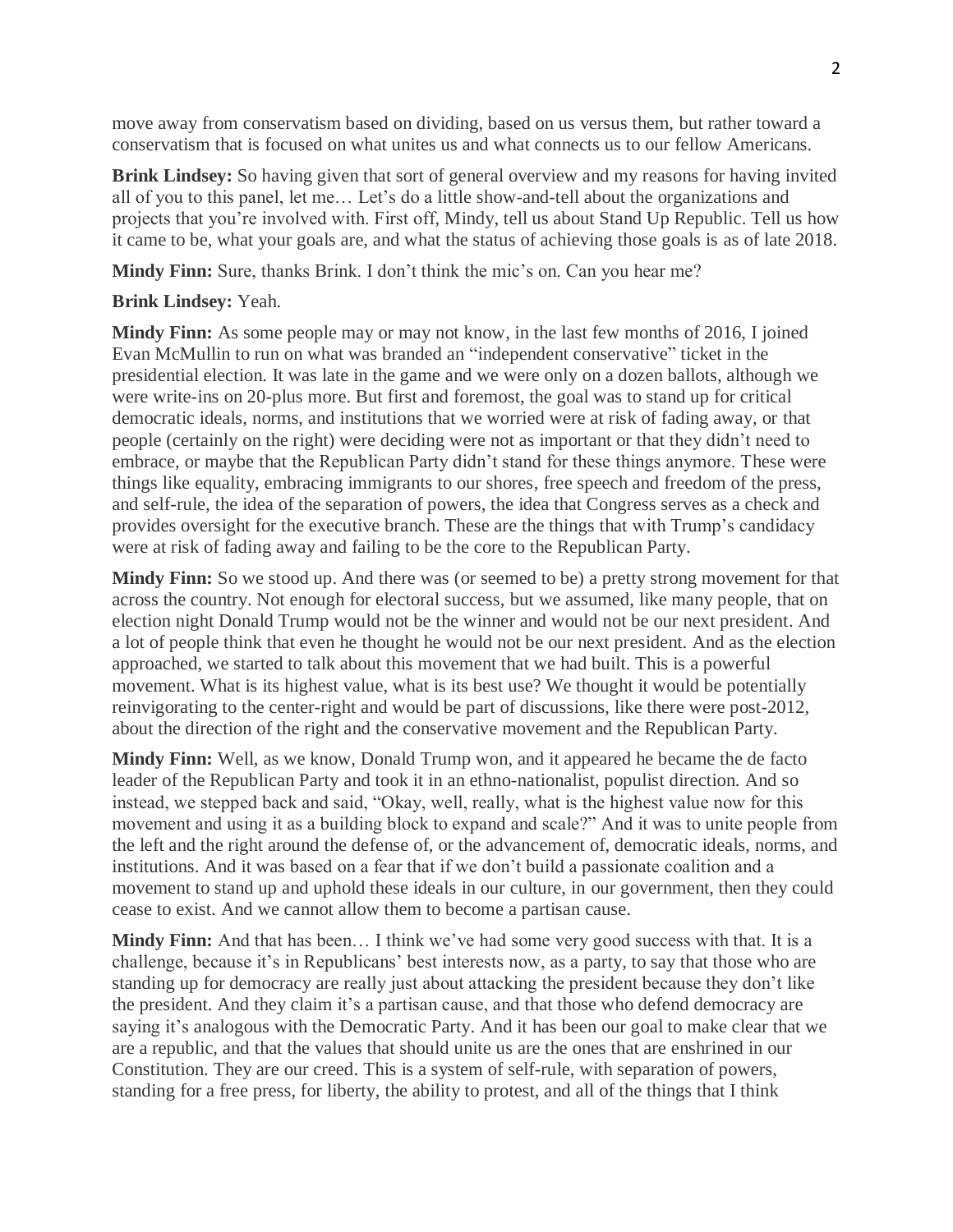probably everyone in this room cherishes. We now have chapters in dozens of states across the country. We are growing.

**Mindy Finn:** And the other thing that we have found, and that we're now building on, is that when people get together around the defense of fundamental American ideals and they start talking, they recognize that maybe they're not so far apart on some of the policy issues. People often feel these are intractable problems — problems related to solving our immigration challenges and the issues at our border, related to guns, related to the environment, to healthcare, to education. But when people get together they recognize that there's more that unites us than divides us. It sounds cheesy and corny, but that's who we are in America. And now there's opportunity to build bridges on a lot of these policy issues, even outside the core democratic issues.

**Brink Lindsey:** So, Jonathan, you've spent your whole career in Washington as a committed centrist. If a hell on earth could have been invented personally for you, the tribal brand of politics that we're embroiled in today would have been made to order. So I know that your spirit has been in complete opposition to this all along, and some of us who have been sort of more partisan one way or another, and now look at how our partisanship may have contributed to this toxic stew, have some moral accounting to do. But Johnathan, you're in the clear. [chuckle]

## **Jonathan Rauch:** I'm blaming you, Brink. [chuckle]

**Brink Lindsey:** Tell us about Better Angels. This is an organization that is aimed explicitly at bridging this divide. It can sound hokey and hopeless, but you're a hard-bitten Washington hand and you got interested enough to get involved, so tell us about the service that you do.

**Jonathan Rauch:** I am not all the way to optimism, but I am all the way to hope, and Better Angels is part of the reason why. I'm surprised to be here talking about it, because it's… You're about to hear. I was a skeptic on this project. It took a while to win me over. So here's what happened... After the 2016 election, a man named David Blankenhorn and a few other people decided to organize a kind of encounter group in southern Ohio between blues and reds. And they discovered real chemistry in the room when people who thought they hated each other learned that they could make a conversation happen. The key here is, it's a very structured conversation designed by a nationally renowned marriage and family therapist. So people don't just say stuff to each other. In the first half of the workshop, they don't even talk directly to each other, they have to listen. But the surprising result of this was that some of the people there were transformed and, in fact, formed these friendships way across the blue-red divide. And the other surprise was that this began to catch on. Lots of people said, "We want to do that." So Better Angels — www.better-angels.org, for those of you who are more interested — very quickly took off as a national, grassroots, depolarizing movement.

**Jonathan Rauch:** And remember, this is a new group and it's totally volunteer. There's virtually no one paid. We're working on a shoestring. It's hard to fund, because it's in the middle. We have 6,000 members — 130 new ones coming in per week — and 250 workshops so far in 30 states. We have almost 300 moderators trained, and those people go out and train other moderators, so that's how the thing can spread organically. We've begun to raise a significant amount of money in small donations online. We're also beginning to pilot and spread Better Angels debates on college campuses, which are student-led, truth-seeking debates. And those are also going off like a firecracker with students who, it turns out, want a place where they can have a discussion of issues in a frank and candid way.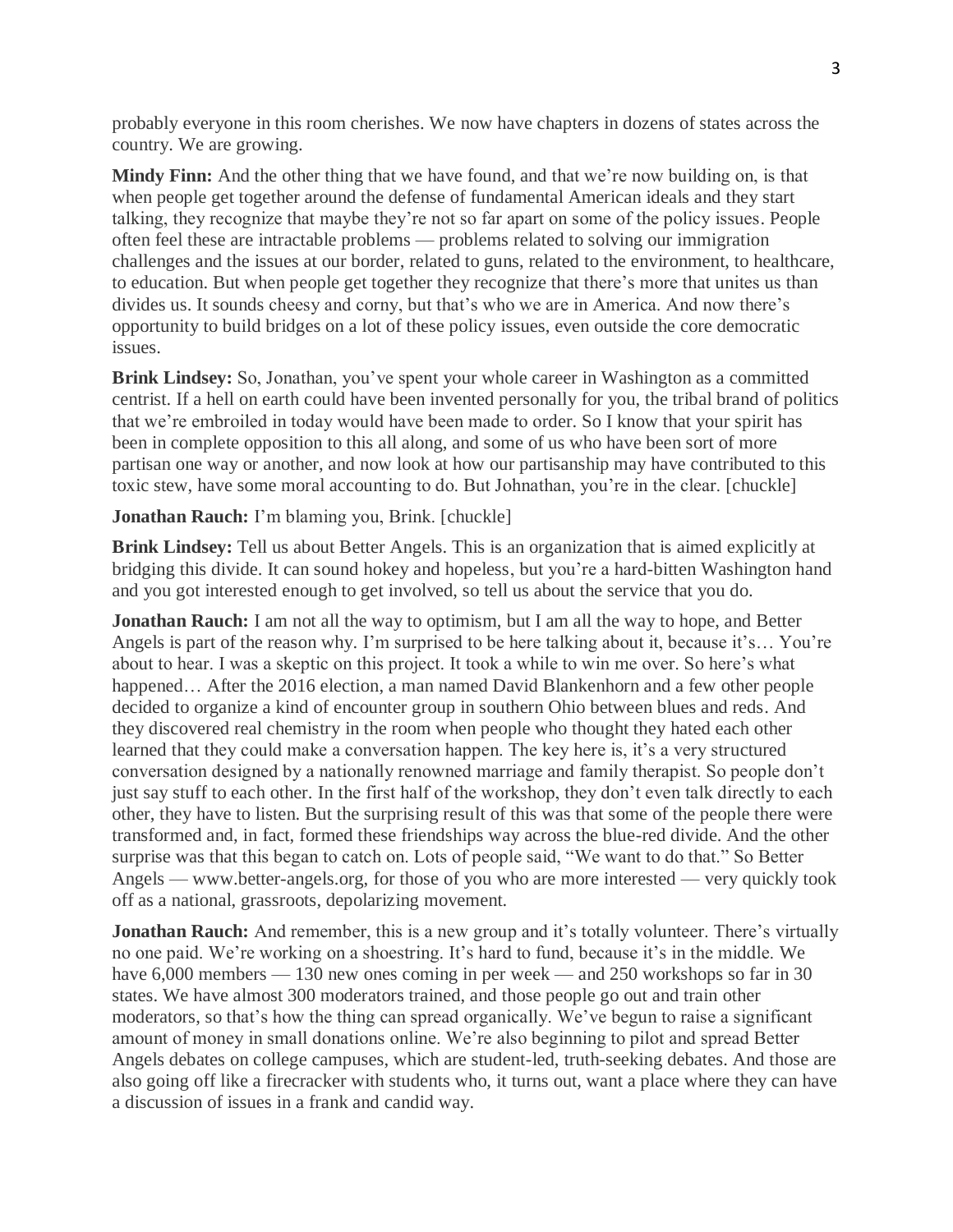**Jonathan Rauch:** So that's what Better Angels is doing. I was a carryover from the board of its parent organization, the Institute for American Values, which was doing other kinds of things. And I was a skeptic because I thought, well… I said to David Blankenhorn, who started this initiative, "It's really sweet. 'Isn't that special!' as Church Lady used to say on SNL. But it'll never scale. I mean, you've got small groups of people in particular towns in these small rooms. You just can't organize that against the onslaught of deliberately and commercially divisive big media, divisive social media, social atomization, and the collapse of the mainstream religious movements, all of which are fueling what you are up against. So God bless you, have fun." My attitude changed for a few reasons. First, the thing went viral much faster than I expected. Hands went up all across the country saying, "How can I be involved?" We're about to have our second national convention. People, all volunteers, come in from all over the country. And the grassroots have taken ownership of this, which is really important.

**Jonathan Rauch:** Second, what I hadn't understood going in was that what does scale is the narrative. There is a deep hunger out there on a part of the public to take some control back from the forces which are in many cases deliberately dividing us. And what they've discovered is, "Right here in my community I can do something to change the story and break through. These forces of polarization don't have to control us. They are not necessarily our destiny." And that change in the narrative does scale, and it scales big time with lots of media impact in all the major outlets all over the country: *60 Minutes*, the front page of *USA Today*, you name it. There's a real hunger for this change of narrative.

**Jonathan Rauch:** The third thing that turns out to be very important is what Better Angels is part of, which is an upwelling of groups around the country with names like Bridge the Divide, Living Room Conversations, and of course Mindy's group, Stand Up Republic. But there are many, many others doing their own take on similar things. And what I think we're seeing happen is a grassroots rebuilding of civil society where it counts the most. If you look at the country from the top down, things look really bad. If you look at the country from the bottom up, if you look at individual communities and initiatives, things look much, much better. Jim and Deb Fallows just wrote a book about this. And Better Angels has a part in restoring some of those civic connections on the local level.

**Jonathan Rauch:** I deeply believe that what Mona Charen said at the very end of the last panel is true. Thank you for that, Mona, if you're still here. What she said is that if you want to see a fundamental cause for this deep polarization, and the extremism and nihilism that has taken over, the most fundamental cause is the breakdown of the civic institutions, the mediators: the unions, the Boy Scouts, the Rotaries, the old-fashioned participatory political parties… All the ways people made face-to-face contact to solve problems and get a sense of efficacy as individuals. To the extent we're seeing groups like Better Angels begin to rebuild those small platoons, it's because of Americans' genius for organizing into civic groups. And that, I think, offers real promise for getting to the cause of the problem and not just the symptoms.

**Brink Lindsey:** Both Jon and Mindy are involved in organizations that are explicitly oriented towards the center and transcending left-right differences. Pete, your initiative is focused specifically on the right, but it seems to be animated by some similar concerns and by an agreement on the appropriate direction, which is moving back toward the center, moving back toward connection with the rest of the country. So tell us a little bit about how this initiative got up and running, who's involved, and what's gestating.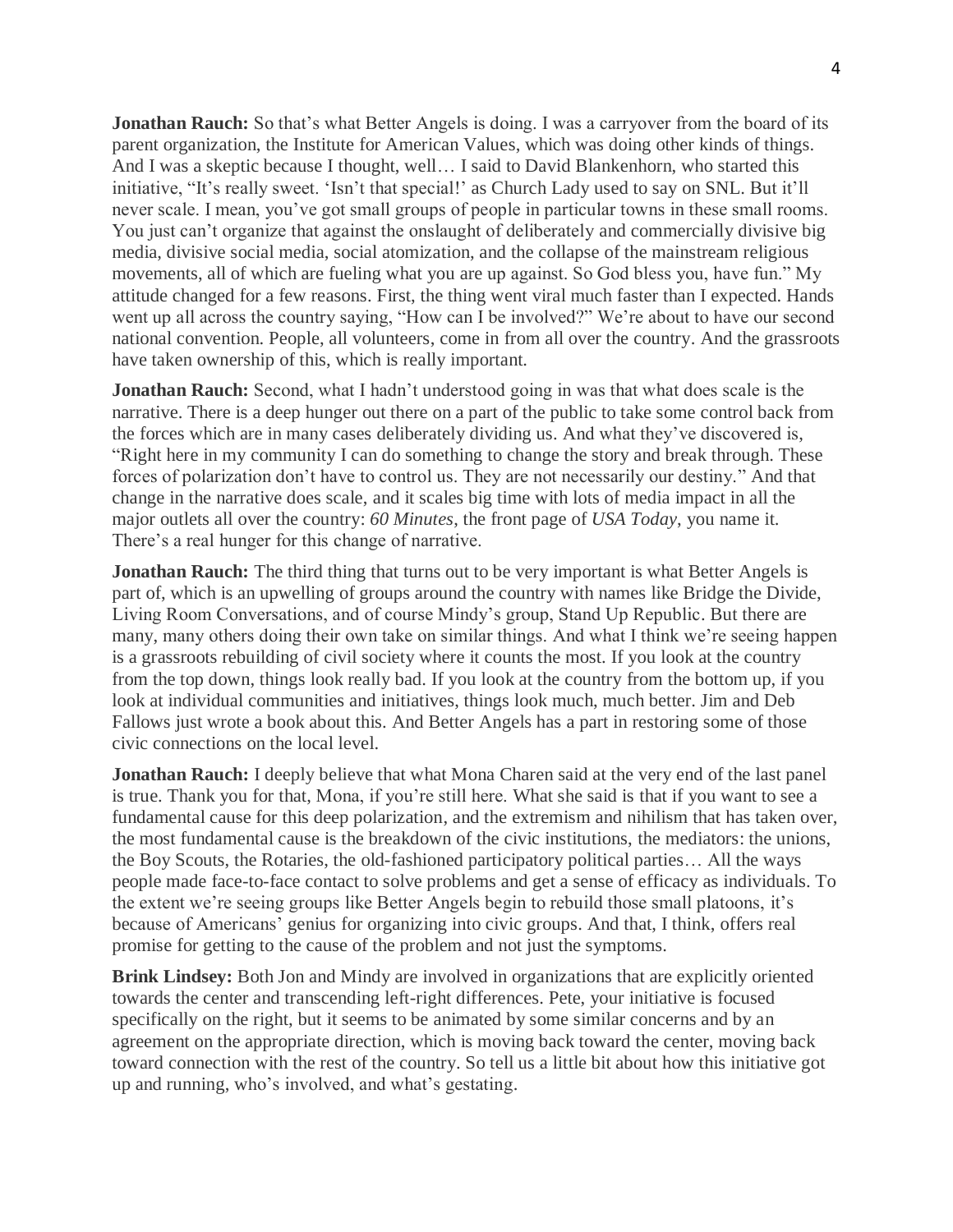**Pete Peterson:** Thanks, Brink, and thanks to Niskanen for the invitation to participate. I'm just piggybacking with Jonathan… Mona's last remarks really are a point of departure for us as well, although it didn't start out that way. The American Project for the Future of Conservatism is based at Pepperdine's School of Public Policy in lovely Malibu, California, which has weather nothing like DC's. It was founded by the late James Q. Wilson and Jack Kemp as a policy school that was focused on things you can't always measure. And when we launched The American Project in 2016, me and my co-director — Rich Tafel, who helped found an organization called the Log Cabin Republicans — had the idea that Hillary Clinton was going to be the president in November and the Republican/conservative movement was going to be in a shambles. We got one of those things. [chuckle]

**Pete Peterson:** This project began with discussions between Rich and myself about how we could organize a group of people on the right, using the institution of a graduate policy school that has some connections in history, to further this conversation. So we brought together a group of academics and activists. I think that's something that sets us apart a little bit, in that we're bringing together people who are very involved politically across the conservative spectrum, but also academics who are teaching and researching in these issues. And we planned our first gathering on our campus in Malibu in June of 2017. It was the hardest thing I've ever done professionally, because although I hope I'm a good facilitator of conversations, I didn't really know where this was going. In this group of about 30, we had people that were very pro-Trump and people who were very anti-Trump. We had neocons, paleo-cons, and representatives from about six different think tanks here in D.C. and out West.

**Pete Peterson:** And what began with some arguments about where the future of the Republican Party was going — and which I thought, frankly, after the first day was going to degenerate into just a pro-Trump/anti-Trump argument — resolved at the end of a long weekend with a unanimous agreement that our problems were not political, they were sociological. And our problems specifically were around issues of loneliness and alienation. We concluded that what we had witnessed in November 2016 was really a result of sociological and to a degree economic factors, not so much prompting or furthering them. And so, if the conservative movement was going to mean anything in the future, it was going to have to respond to that.

**Pete Peterson:** After that gathering and for the next three months, I edited (along with the group of people who had joined us in Malibu) a principles document called "The Way Forward." It's a four-page document that defines a concept we're calling "a conservatism of connection." We're making an argument that there has always been a communitarian strain in conservatism that needs to be appealed to, not only rhetorically but also from a policy standpoint. And so that fourpage document created in the fall of 2017 has prompted a series of conversations here in D.C., a major conference we hosted back on our Malibu campus last June, and subsequent conversations.

**Pete Peterson:** Essentially we're making an argument in this document, and really in The American Project more broadly, that unless we're able to find these points of connection, affiliation, and belonging, our politics will continue to degenerate, not only on the right but also on the left. I don't know if anybody saw the Macron speech last night, but really what he's responding to is a left-wing populism that also has recessive genes here in the Democratic Party in the United States. Don't let anybody tell you anything different. I wouldn't call it our project centrist so much as really appealing more on the conservative side to this communitarianism and taking a more sociological approach. The problem with conservatism right now is there are only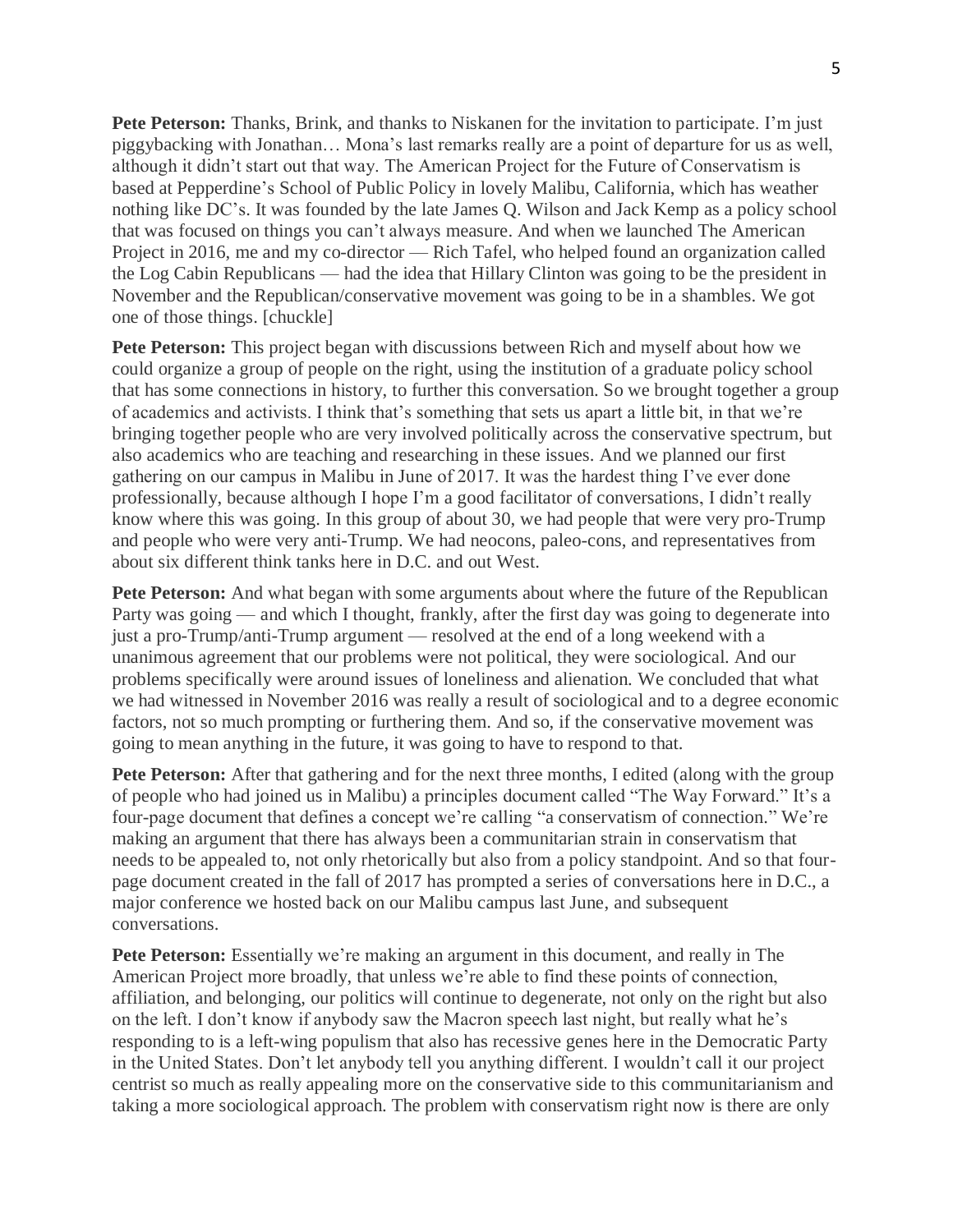three conservative sociologists in America. Maybe the most prominent one today, Charles Murray, in 2012 wrote *Coming Apart*, a book that really was met with a deep appreciation, a lot of popularity, but I don't think the Republican Party or conservatism more broadly have ever really wrestled with it.

**Pete Peterson:** And here we are today. There's a very important book coming out by Tim Carney at AEI called *Alienated America*, which is going to be looking at some of these issues that Charles raised but overlaying that information over the 2016 election. I think the future of the conservative movement is a communitarian one that is reawakening a set of conversations that happened in the '90s and early 2000s, looking at policies around the building of social capital, and doing it in a way that relates to a country that is much more diverse than it was even 20 years ago. And — I can say this is as one of the five remaining California Republicans [chuckle] — what we witnessed in the 2018 elections in California has been called "the canary in the coal mine" by the outgoing head of the California Republican Party. We're going to be looking at ways that we can build not only on this communitarian understanding, but also on policies that come up out of that.

**Pete Peterson:** When I speak on these issues, sometimes I catch quite a bit of flack on both the left and right. I believe that if we don't have a nationalism rightly understood, we will have a nationalism wrongly understood. I'm all about fighting a nationalism that's based on blood and soil, but it cannot be a bloodless nationalism. And I think sometimes where we get ourselves into problems in the conservative movement, especially in the center, is that there's a certain amount of talk of principles without a talk of identity. And unless we're going to take on these issues of identity from a political perspective, that is not something that's going to succeed politically.

**Brink Lindsey:** Let me pick up on something that was mentioned a couple of times, this issue of getting all the way back to sociology, getting back to personal interconnections. I think it's fascinating and actually deeply hopeful that the founder of Better Angels comes from a background in marriage counseling. Because I have to say, even before Trump appeared on the scene, the red-versus-blue trench warfare struck me a bad marriage. No doubt that's because of my personal experiences — I'm on my second marriage now — but the partisanship struck me as two sides that had given up on getting along with each other and were just delighting in making each other miserable. And the rhetoric of these new political initiatives is like what you learn when you're learning how to fight fairly and fight constructively, which is an indispensable part of a solid, workable, happy marriage. And one thing you never do is you never start a sentence with "You" — "You did this. You made me feel this way." Because you're judging your partner and you're saying that you know better than them what's going on in their own head. And when you start denouncing someone else, their obvious and natural reaction is a defensive crouch and fighting back. So you're supposed to talk about "What I feel" and how what your partner did made you feel. Anyway, just extrapolating from that, how much of this marriage counseling background actually makes it into the structure of the dynamics of Better Angels' work?

**Jonathan Rauch:** A fair amount. I'm getting vigorous nods from some of our actual Better Angels volunteers here. A lot of it gets in. The designer of the protocol, Bill Doherty of the University of Minnesota, has set it up so there are a few elements of marriage counseling, and counseling generally, in the secret sauce. One is, no "you." For at least the first half of the meeting, people can't direct comments toward the other group, which means they have to listen. No eye-rolling! And moderators are quite aggressive about stamping out efforts to make political speeches. Also very important, in my view, is the motto is, "Come as you are, leave as you are."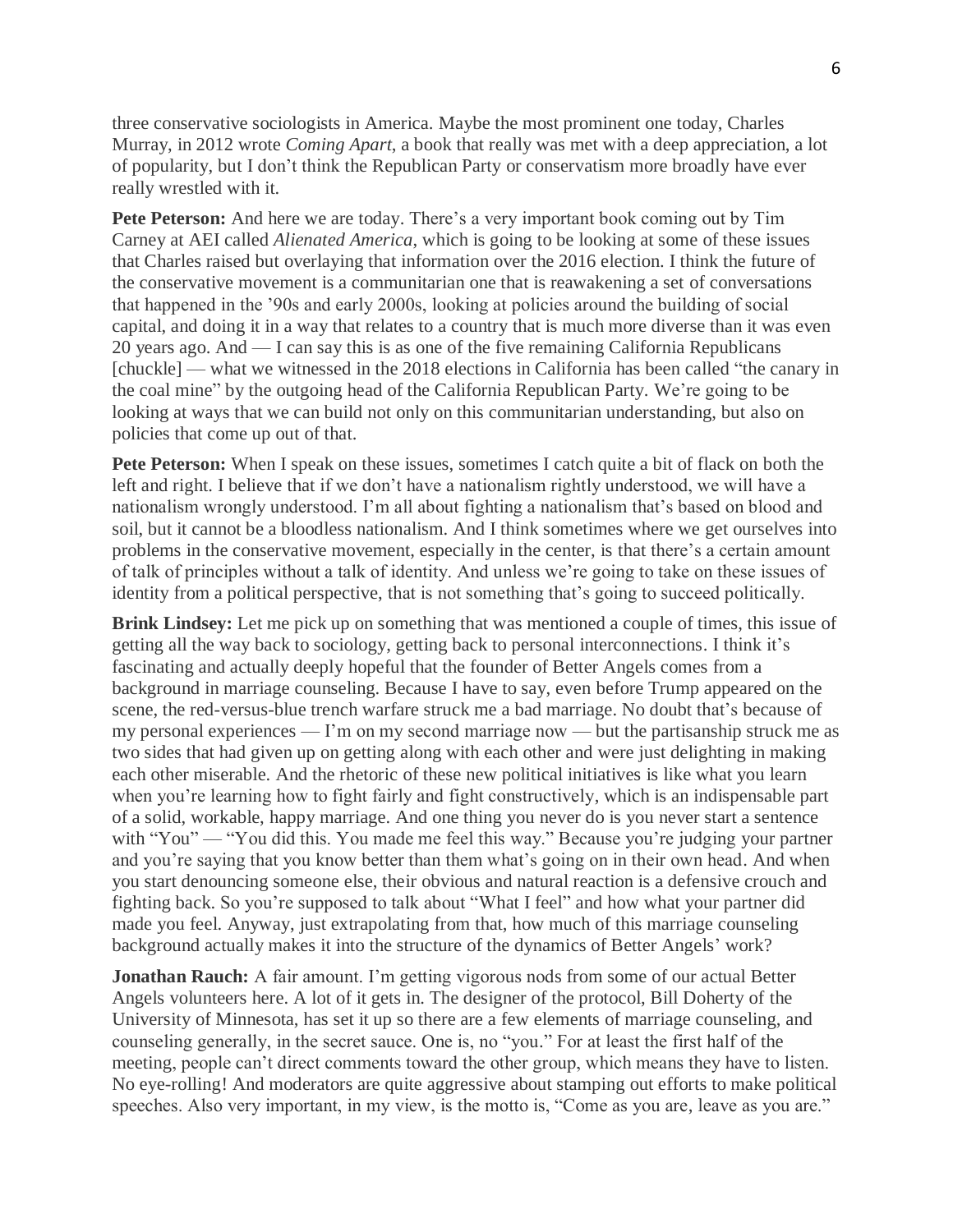It's made very clear that the point of this is not to change people's minds on ideology or politics. You're not expected to be convinced of anything. You're just expected to try to hear the other side. But it turns out that when you lower the stakes that way, that makes it much easier and that in turn builds good will.

**Brink Lindsey:** Mindy, you're trying to stitch together people who started out on the right, started out on the left, but are alarmed at the crisis of American politics today. I assume, though, that sometimes there are frictions between them. So what kinds of frictions have you encountered? How do you get over them? How do you actually, in 2018 of all times, construct an organization that's pulling from both sides of the spectrum?

**Mindy Finn:** There is a lot happening in current events that I think are defining events, that will require people to line up on one side or the other. Right now a profound one is standing up for the rule of law and the independence of federal law enforcement. Clearly that is an issue that is in the news that gets a lot of press and is on the forefront of people's minds who are civically engaged. So can we support this idea that the president is above the law? Most of the people that we are organizing fall on one side of an issue like that. For example, they fall on one side of an issue around whether it's appropriate to call out "fake news" constantly, or to say the press is the enemy of the people. Most the people we're organizing line up on one side of that. Where there are divisions are where you would expect, across your typical party lines. There are divisions that you would expect among cosmopolitan versus more rural populations. And when it comes to that, I think one of the central divisions that we wrestle with, and that a lot of our constituency wrestles with, is where they see the future of the parties — if they see a future in the parties at all.

**Mindy Finn:** You have a big portion of the constituency that stands for all the things that I've just mentioned, and may even have some kind of negative views on this president, say, if they're in the Republican Party, for those reasons. But they're all in with their Republican identity, their GOP identity; they see their future in the GOP. Same thing on the Democratic side. And then you have a fair amount of the constituency who thinks that the duopoly is not the future, and that it can't sustain a country that is deeply polarized along party lines due to changing demographics, economics, media fragmentation, income inequality, and leaders who aren't servant-based, who are in it for themselves. And they also believe that those factors end up making us vulnerable to foreign interference, to adversaries who want to exploit those divisions for their own gain. So some people look at these problems and say, "This is a destabilized America and this polarization will only be solved with a third party or something else that can represent the 117 million Americans who are not affiliated with either party." And frankly that number of independents is growing.

**Mindy Finn:** But some people say the real need is to fix the Republican Party. I find that that is one of the deepest divisions and challenges — not so much around party lines, because I think the people we are uniting do feel that they are in common cause, and in defense of creedal America, and in defense of democracy and the ideals that are the cornerstones of democracy. But the division is more around, do they still want to wear that red shirt or that blue shirt for the rest of their lives, or do they think there's something else? And I'll just note that on that point, where I come down, and where we've come down as an organization as we've studied these issues over the last couple years, is that we believe that while there is a great demand and desire for another party, or for something else, the systemic challenges are such that that's very difficult right now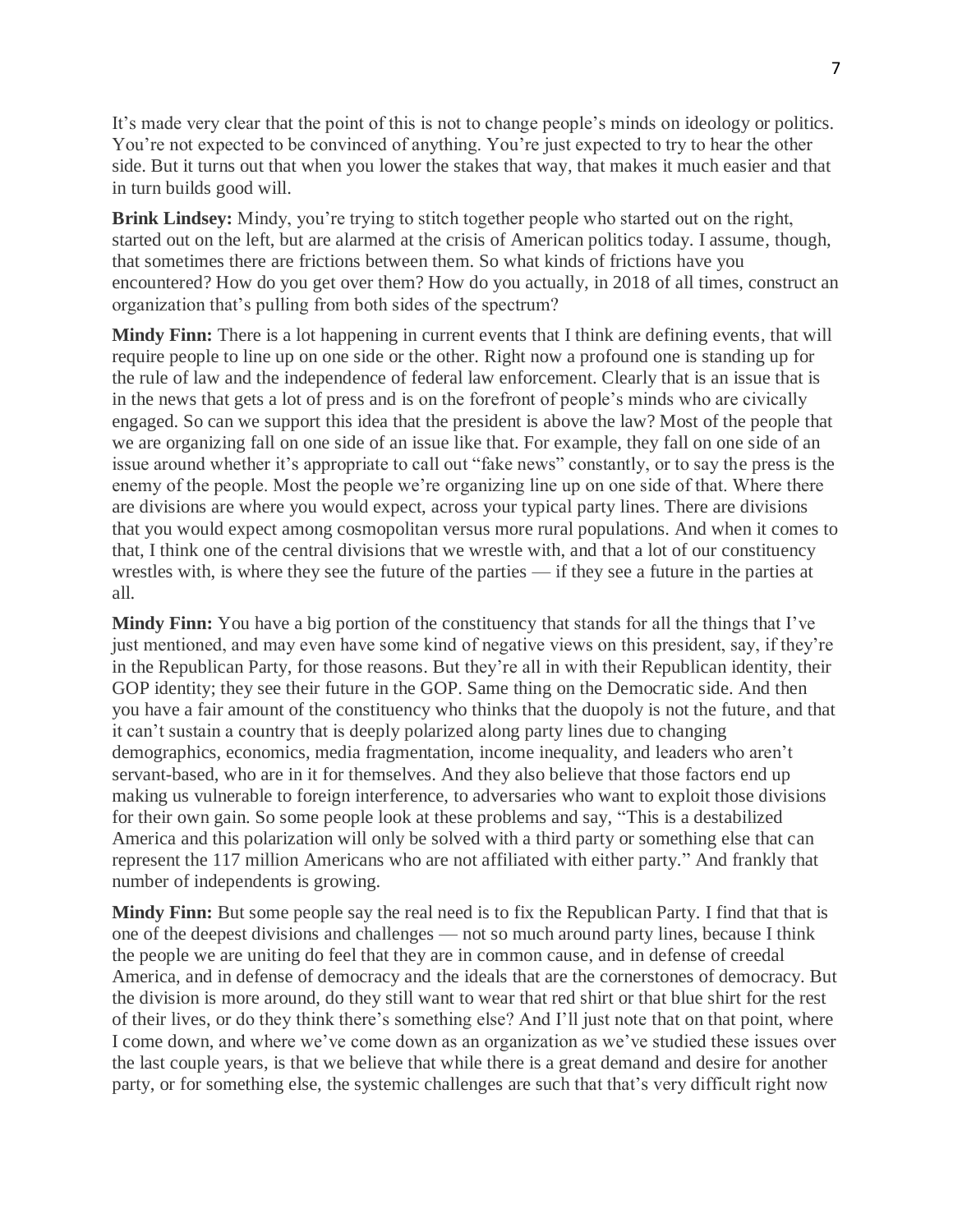and could be very difficult for a long time. And the answer probably is, in the shortish term, a stronger Republican Party and a stronger Democratic Party.

**Mindy Finn:** However, you can't just talk your way to that kind of reform. It's one piece of it. There are pressures you can put on Congress, and we all have a lot of influence. But a big piece of that is going to have to be bottom up. And there's a lot of hope in communities for people who are desiring that, who want to work toward it. And by stitching together a passionate constituency of people from center-left to center-right who are demanding political renewal, then all of a sudden that's a powerful force that's able to create the necessary competitive pressures to bring the right back toward the center and bring the left toward the center. And it's big enough that you wouldn't even need the full constituency wielding their power in order to drive that competition. The real challenge is — and I think Jon actually touched on this in something he said — that polarization is deeply ideological and there's a moral simplicity in identifying with a party. You're a red shirt or you're a blue shirt. Whatever the red team thinks, that's what you stand for, or whatever the blue team thinks, that's what you stand for. You know you're not for what the other side is.

**Mindy Finn:** So the division tends to be pro-immigration or anti-immigration. You believe in climate change or you don't believe in climate change. And there's not a lot of room for nuance. And it's hard in this nuanced space to derive the kind of passion that you find when you're using fear and negative incentives like the far right and the far left do in order to mobilize their coalitions. Part of a project that we're taking on is to, first of all, learn more about the constituency in the middle and what moves them. But we also need to identify how to tap that passion. How do you engage and mobilize people in the center to be active and to wield their political power in the same way and with the same passion as the far right and the far left?

**Brink Lindsey:** That raises, I think, a critical sort of ambivalence about this subject matter. On the one hand, the clear common denominator, if there is any center and if there is anything that can bring us together, is this love of country. It's the idea that there's more that unites us than divides us. It's the sentiment of country above party. It's the idea of patriotism rightly understood, or nationalism rightly understood. On the other hand, the purchase of those sentiments on American political life has now been revealed to be very, very fragile. We at the Niskanen Center have been organizers of Trump-skeptical Republicans and conservatives with our biweekly Meetings of the Concerned, and you can see the common denominator there. Especially in the early going, we would routinely hear people say something like, "Boy, I can't wait until we get back to the days when I would disagree with you about everything." [chuckle]

**Brink Lindsey:** But the thing that was bringing everybody together was this notion that the country was in trouble, and that was more important than any partisan priorities. The way I put it, there's the policy game on the field. You want your team to score a lot of points, and that's great. But when the stadium — the institutional context within which the game is even possible — is on fire, then you have to turn your attention to putting out the fire. But again, this sort of common agreement appears to be very fragile. For most people, their attachment to liberal democracy appears to be downstream from their partisan and policy commitments. When they're in conflict, people seem easily driven to choose party above country. And beyond that, I think someone else mentioned that the media dynamics which are tearing us apart are so powerful.

**Brink Lindsey:** And it all boils down to this issue of differential power of passion. Hate and anger are rocket fuel for political mobilization. What all of your organizations and initiatives are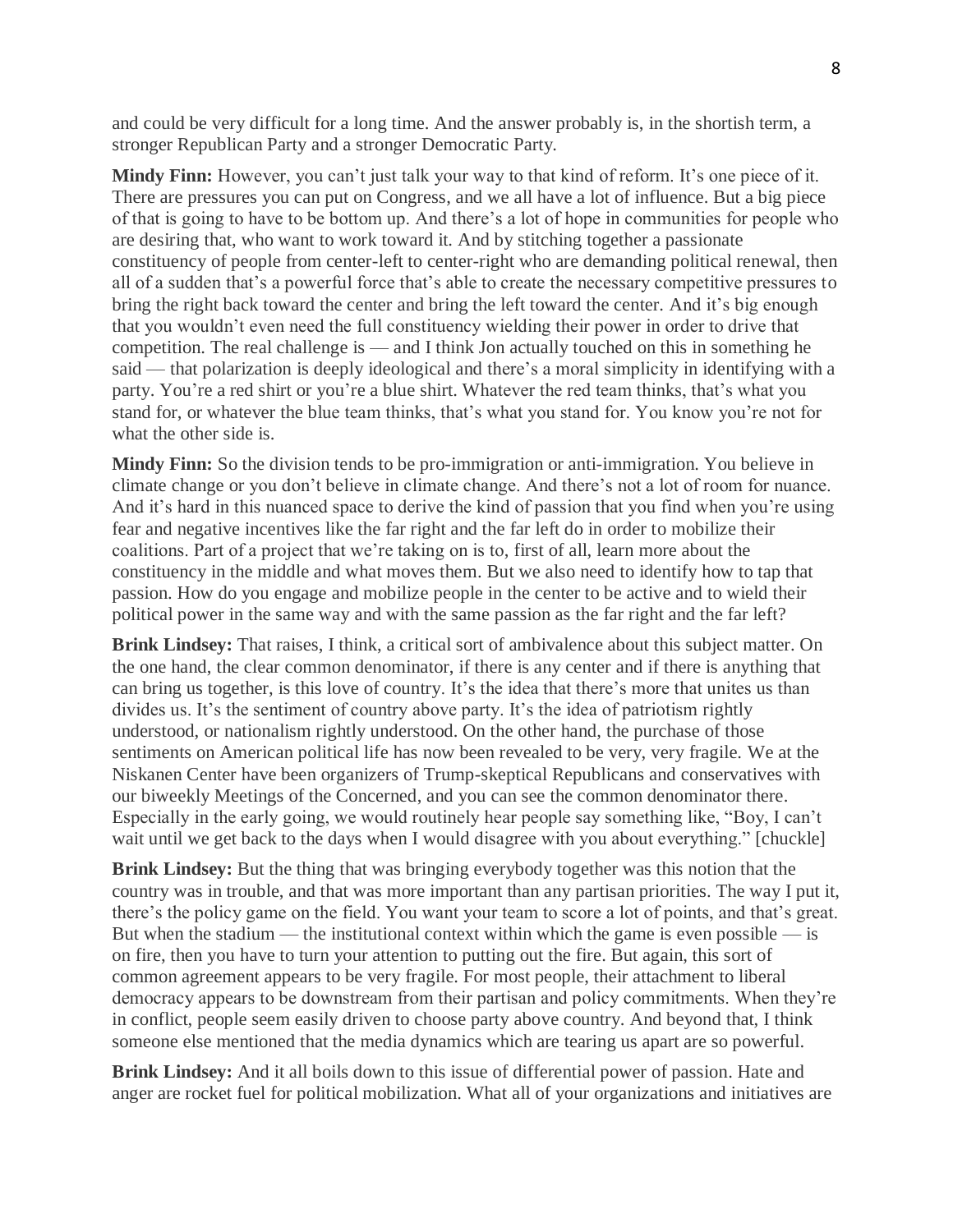offering is some kind of love: love of country, love of each other, connection. So it's a pretty stark battle here: Which is stronger? And it feels, these days, like the bright side is embattled. So how do you actually see grounds for real hope? Is it just that, even though hate and anger are incredibly powerful, they burn themselves out? Do you feel like there may be a point at which, even if it seems sort of weak and wimpy to be a centrist, that moment may be coming just because we've burnt through this sort of rocket fuel? Your thoughts on the correlation of forces here and the odds that are against us?

**Jonathan Rauch:** Assuming that's directed to me, the first thing I'd say is that our model, at least, is not that everyone needs to be more centrist or indeed that America is a country of centrists. It's not, it never has been. I would reference the campaign of John Adams versus Thomas Jefferson; you all know those stories. Our model is that, as psychologists have shown, if you want to reduce tribal animosities, what works is to get people together. Intermingle the tribe. But not just to say "hi" to each other, because it turns out that just putting people in the same room doesn't work. But getting them to cooperate on a common project, something that they can do together, does work. "I've got a nail, you've got a hammer. Look, we're building a roof!" That creates bonds. And it also turns out that the project around which you bring people together can in fact be the project of depolarization. We're humans, we can do some bootstrapping here.

**Jonathan Rauch:** You've got these top-down forces that I call polarization for profit, or polarization for power. That's the Trump model, it's the Fox News model and so forth. But the reason I get to hope is that we do see in these grassroots efforts a real thirst of actual individual human beings on the quite far right and quite far left to surmount that and to commit themselves personally to that project. I would be lying if I said that I'm standing here confidently saying that the little guys at the bottom of the food chain who are pushing back will win this battle. The constellation of forces against them is as bad as I've ever seen. But I'm not giving up, because this thing is catching on and other things are catching on.

**Pete Peterson:** I like the marriage counseling metaphor — not that I've ever been to counseling because my marriage is perfect! [laughter] But from what I hear, one of the things they talk about in marriage counseling is that sometimes the thing is not the thing. And this is another recommendation I would make to political leaders and those pundits in the conservative movement. When we're talking about immigration, sometimes it's not about immigration, it's about identity. Now, there are racial elements within this immigration debate, but there are two other factors. One is economic: people that are really suffering. I can point to examples, especially in California, that because we're not enforcing immigration policies, those in the lower classes and lower-middle classes are suffering economically because of the policies that are not being implemented. But secondly, I think there's also, in the discussion around immigration, a lack of discussion of what does make America great. If this conversation is going to be about, "You're a racist if you're pushing for the wall," for example, it's going to be very hard to find either a sustainable policy coalition or a political movement without allowing that for some in this discussion, it's not about that.

**Pete Peterson:** And I would say that on several different issue areas, some of this is being driven by that polarization-industrial complex, right? That is very much about keeping the conversation at the label level. But we won't find nuance if we're not going to allow that there might be a good-natured support for policies that are being described as racist and xenophobic. I think it behooves us to go back to that marriage counseling practice of being willing to think things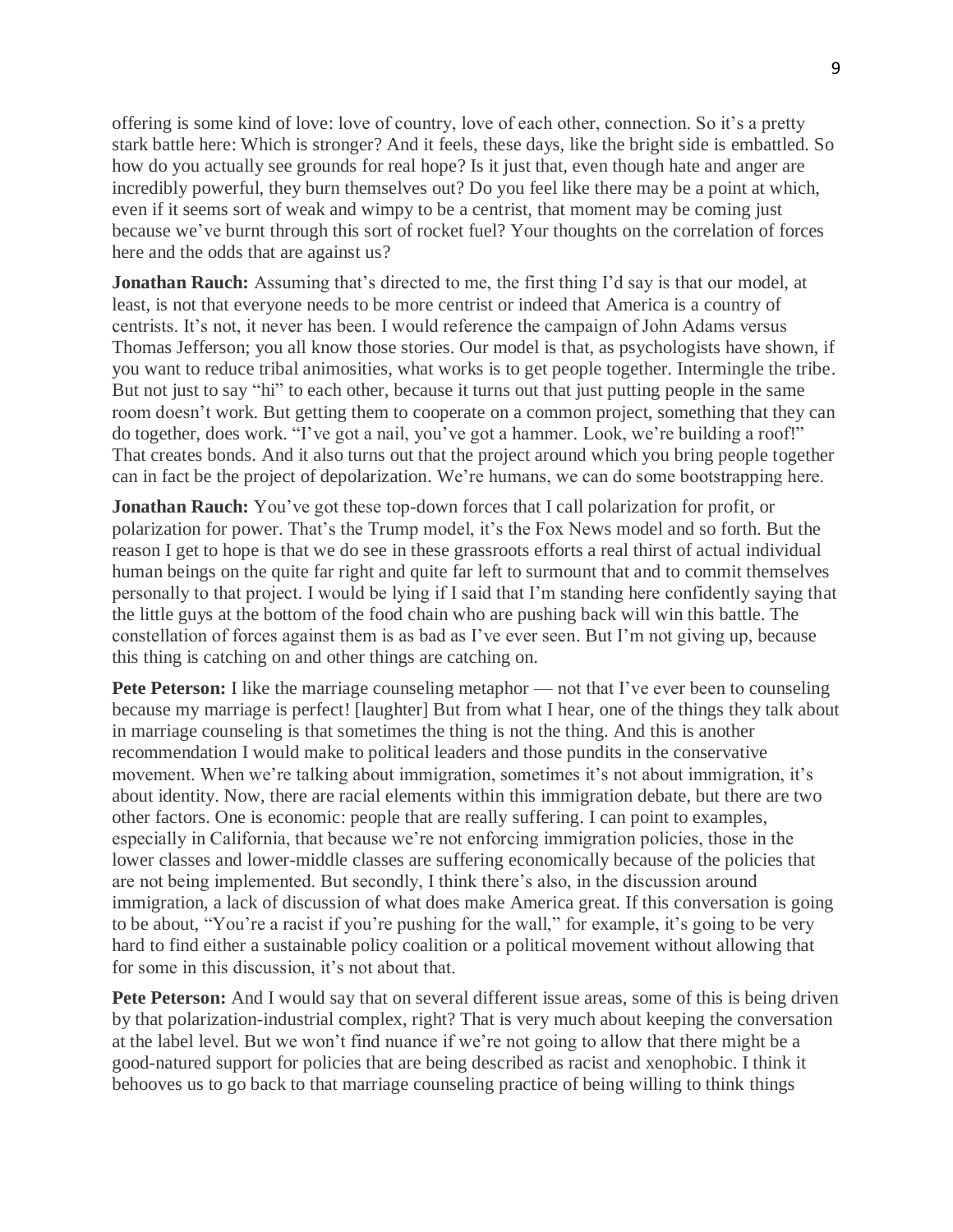through. Maybe we're just thinking about things at the label level, and there could be some other reasons why people have latched on to a particular coalition.

**Brink Lindsey:** I'm going to open up for questions in about 10 minutes. Mindy, this passion gap, how do you deal with it?

**Mindy Finn:** First, I'll say I think my next career will be in marriage counseling. It seems like there's a lot of demand. [laughter] Look, the right and the left… There's a huge industry with a myriad of institutions that are devoted to keeping a tight hold on people within their coalition within the conservative movement and the Republican coalition, and within the progressive movement and the Democratic coalition. In order to compete, you need commensurate infrastructure. And there can be some infrastructure — places like the Niskanen Center, for example, or Pete's project — that are focused more on the right, and people on the right who are looking for more productive politics, who are dedicated to political renewal, who don't want to remain stuck in ideological camps, who are open to reforms to our democratic system.

**Mindy Finn:** There can be those institutions that are focused on the right and focused on the left, and there are. And I think one of the areas of hope, post-2016, is… It's a crisis moment. In a crisis moment, there's a lot of danger. I don't think that we're necessarily out of the danger zone, and so we have to remain vigilant. But there's also a lot of opportunity. And where people are leaning into that opportunity is creating institutions — like Better Angels, like Stand Up Republic, like the work Niskanen Center has been doing such as this conference, like Pete's institute — to try to bring people together and create a more organic and loosely connected infrastructure that's commensurate with what you have on the far right and the far left.

**Mindy Finn:** That infrastructure is going to have to be bigger than any of us. You mentioned the media piece, which I touched on. The media business model is such right now, particularly in the digital era, that anger and fear and division drive more dollars. I worked at Twitter, actually, in the early days of when Twitter was starting to get more involved in politics. I helped build the Washington office. I'm not responsible for the president getting on Twitter, so I'm not going to take responsibility for that, but I am responsible for other elected officials getting on Twitter. What I saw in Twitter was an opportunity to create more connection between the people and their leaders, and between our representatives and those who they represent. And in a government by self-rule, it's important to have that communication. In an era when people are increasingly communicating digitally, I thought this would reduce that gap. What instead has happened — and I saw this working at the company early on, and now we've seen it in hyperdrive — is that the company made the most money at the times when there was the most gridlock and division in Washington. So if there was a budget shutdown, well then, people are talking more, and the more people are talking on the platform and engaging, the more money the platform makes.

**Mindy Finn:** That's just Twitter. The same thing, though, is the Facebook business model. And increasingly what you would consider your mainstream media, the more traditional media, more of their money is being made online and more of their money is being made from at least sensationalism if not division. We're going to have to break through that at a very basic level. We need more media that is speaking to the disaffected, for lack of a better term. I don't really like the word "center," either. I don't think people all have to be aligned around some kind of utopian centrist agenda. But we need a media that's dedicated to the truth, to evidence-based policy, to problem solving, to core democratic principles, and that's willing to tell it straight and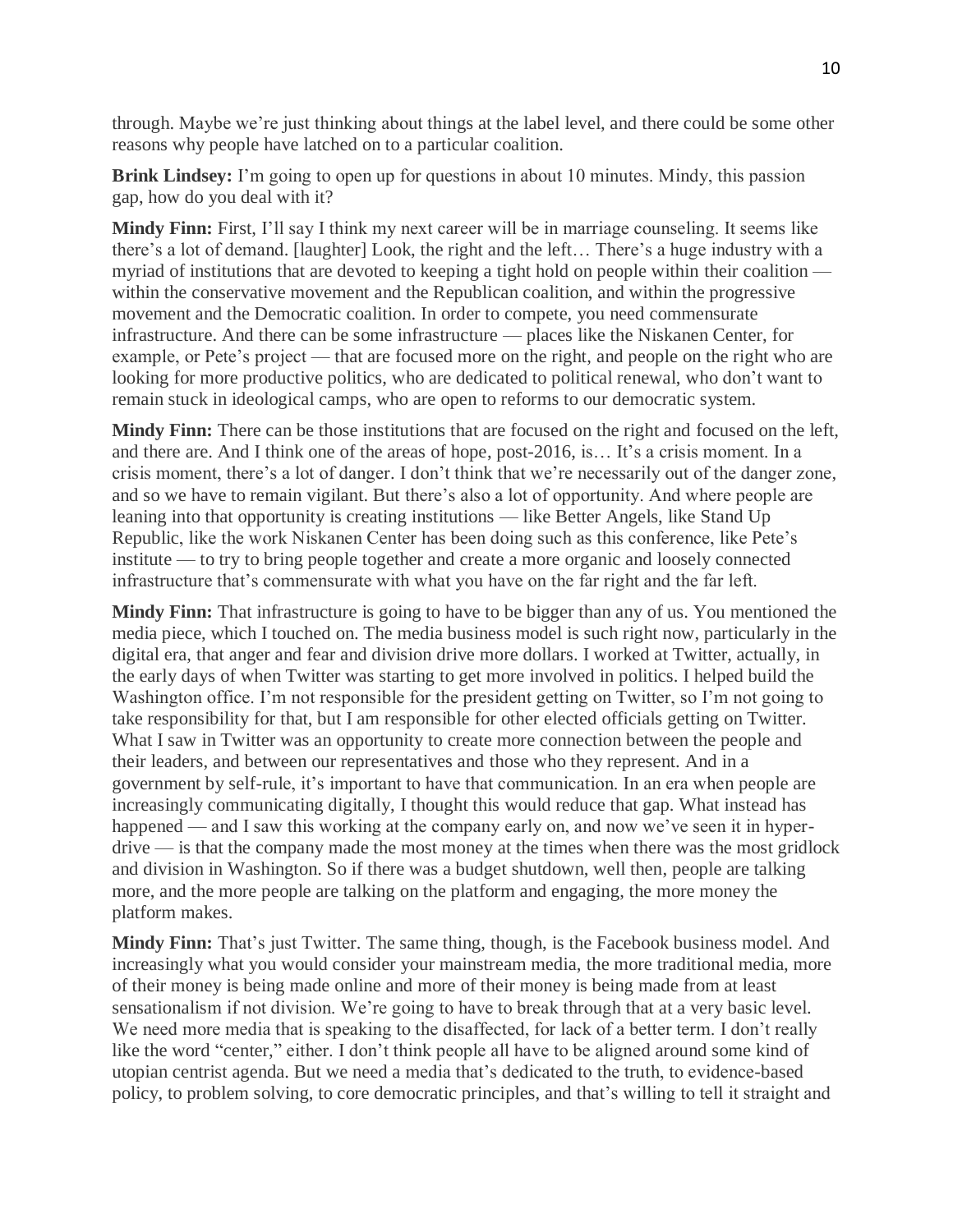isn't kind of secretly working for the Republican Party or the Democratic Party. That's part of the infrastructure. Grassroots groups, candidate recruitment, leadership training, think tanks, more policy ideas… All of the pieces that go to fuel this business infrastructure on the right and the left, we need more of that to be devoted to bringing people together. Or at least we need more to be devoted to the constituencies on the center-right and the center-left who are open to talking to those from the other side and having the difficult conversations that we're all discussing here.

**Brink Lindsey:** Pete, you had mentioned that this conservatism of connection is going to bring in its train some changes in policy as well.

## **Pete Peterson:** Right.

**Brink Lindsey:** And just to amplify that, I think we now see a conservatism that is focused on, and animated by, stoking people's fears and resentments. And so what can compete with that? Right now that's the culture-war theater. And that seems to be the main value proposition for most Trump voters and supporters: "This guy is fighting and he hates the people I hate. He hates the people who hate me and he gives them grief." But on the policy side, what is the Republican Party offering its base? Tax cuts for the very rich and reduced funding and access for health care. In other words, they're offering them absolutely nothing. And so it seems to me a codependence between the donor class dominance of policy and the kind of media-machine dominance of culture war. Those things go together because you can't win elections based on the Republican policy agenda.

**Pete Peterson:** Brink, you're absolutely right. The last panel of the conference that we hosted on campus in June was called "From Theory to Practice." We had a number of different think tank folks in there and some folks connected to the GOP. And one of the things that grew organically out of that conversation was this awareness that through the '90s and early 2000s there had been a real focus on how government policy connected to the other sectors that can be used to promote greater social capital. And we all on the panel began to wonder, "Well, what happened?" There were some people involved in the George W. Bush administration who were on that panel too. We came pretty quickly to this historical proposition: What if Osama Bin Laden killed the social capital movement in the United States? That when he brought down the towers and hit the Pentagon and drove down that plane in Pennsylvania, he wasn't just attacking institutions, he was attacking one of the more exciting movements in public policy discussions that we've had in the last 30 or 40 years?

**Pete Peterson:** That movement was coming out of welfare reform and some interesting work happening in the states in the early '90s, and into the beginnings of what many people thought was going to be much more. President George W. Bush said at the time, "I'm taking my experience from Texas, and we're going to be focusing on what states are doing and bringing these ideas together." And I was in New York on the day when those towers came down. I don't think we've taken a full accounting of what that did to a series of very important policy discussions. So what we're looking to do with The American Project is in some ways not just to blow the dust off of those white papers, but to understand that conditions have changed in the United States. *Coming Apart* is real. And we're in a different place demographically; certainly in the state of California, we see that first hand. But our focus needs to return to that set of principles and policies. To see what Senator Mike Lee has done with the Joint Economic Committee creating the Social Capital Project, I think, is at least a window into some of the movement that's happening there.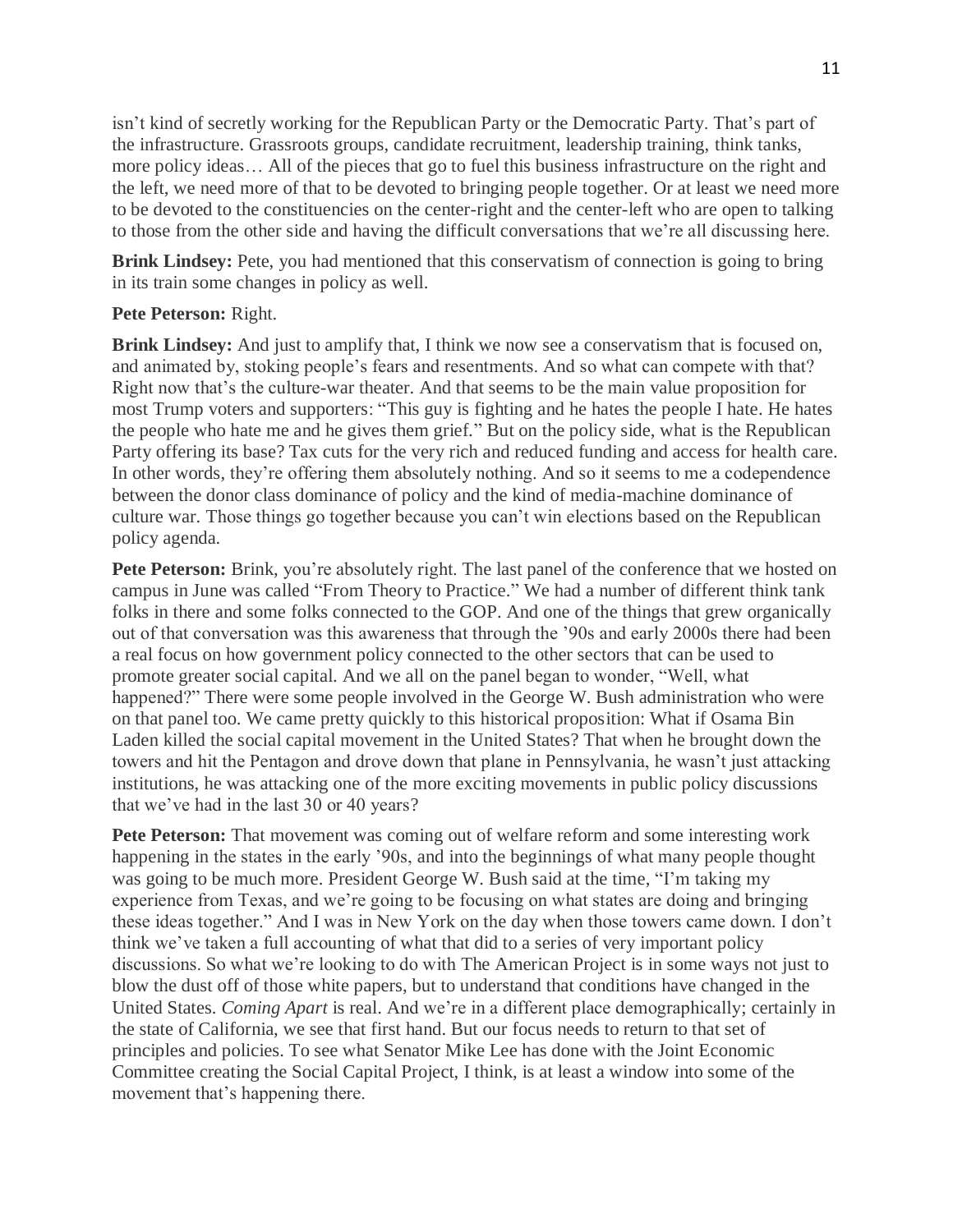**Pete Peterson:** I think that's where our project is going to be transitioning into that policy, building on this communitarianism for the 21st century. But at the same time, we're not creating things out of whole cloth. I think some people in this room were involved in those conversations in the '90s and early oughts. Again, those ideas don't need the dust blown off them, but they do need a reawakening.

**Jonathan Rauch:** I just wanted to make a couple of points before we go to questions. One is about why I think the people in this room and folks like those in Niskanen Center are especially important in this project. There are problems on the left, but I am a believer that there is asymmetrical polarization. I think the Republican Party is more extreme, more radicalized, more nihilistic, and more dangerous than the Democratic Party right now. And at Better Angels, a problem that we have hit is that it is significantly harder to get reds into the room for these conversations than blues. In fact, blues line up around the block to get there because they're very comfortable with the sort of therapeutic model. Reds are very suspicious of it. They think they're going to be dragged into a situation where they're going to be hammered yet again by the usual people for being backward and racist, so they don't want to come. One of our challenges is to reach out to more of those people. They become evangelists after they're in the room. But groups like the Niskanen Center — the center-right, self-identified conservatives — are especially key to this project of bringing others on board.

**Jonathan Rauch:** I also want to do a shout-out to what I think, 30 years ago, is still the best statement I've ever seen of this kind of conservatism that Pete Peterson is talking about and that we're talking about today. Has anyone gone back recently and reread the famous "Thousand Points of Light" speech by the late lamented George H. W. Bush? It's beautiful, and it is a wonderful, succinct statement of precisely the ethos we're talking about in this room. The "Thousand Points of Light," as he said, are "the many civic and social groups in self-help organizations in communities across the country." And the point he makes in that speech is that if you don't get those right, if those aren't working, nothing else will work.

**Brink Lindsey:** Okay, we do have time for a couple of questions. Wait for the microphone to come to you. This gentleman right in front.

**John Topping:** Good morning. I'm John Topping. I'm the president and founder in 1986 of the Climate Institute, which is the first climate protection organization. And I'd like to provide a kind of centrist perspective. A number of the folks here are fellow members of the Ripon Society — Tom Petri, Lee Huebner, Mike Smith, myself. And this was chronicled, of course, by Geoff Kabaservice in his book, *Rule and Ruin*. This was an effort, largely in the '60s and '70s, that resulted in, among other things, promoting the opening to China under the Nixon administration, the abolition of the draft, the launching of the National Minority Enterprise program, the Earned Income Tax Credit… A number of other things came out of this. And…

**Brink Lindsey:** You have to hold it to your…

**John Topping:** I think many of us have found that the progressives and moderates have essentially been squeezed out of the Republican Party. And we've moved… All the people I mentioned have been very helpful to me in the climate protection, because we've sensed perhaps that saving the world is easier than saving the Republican Party. [chuckle] But it strikes me that a transformation of our politics, if it's going to happen, may not be driven by a lot of abstract principles of moderation. Maybe the driving issue will be climate change, which could be existential by the end of the century and we may find ourselves very imperiled.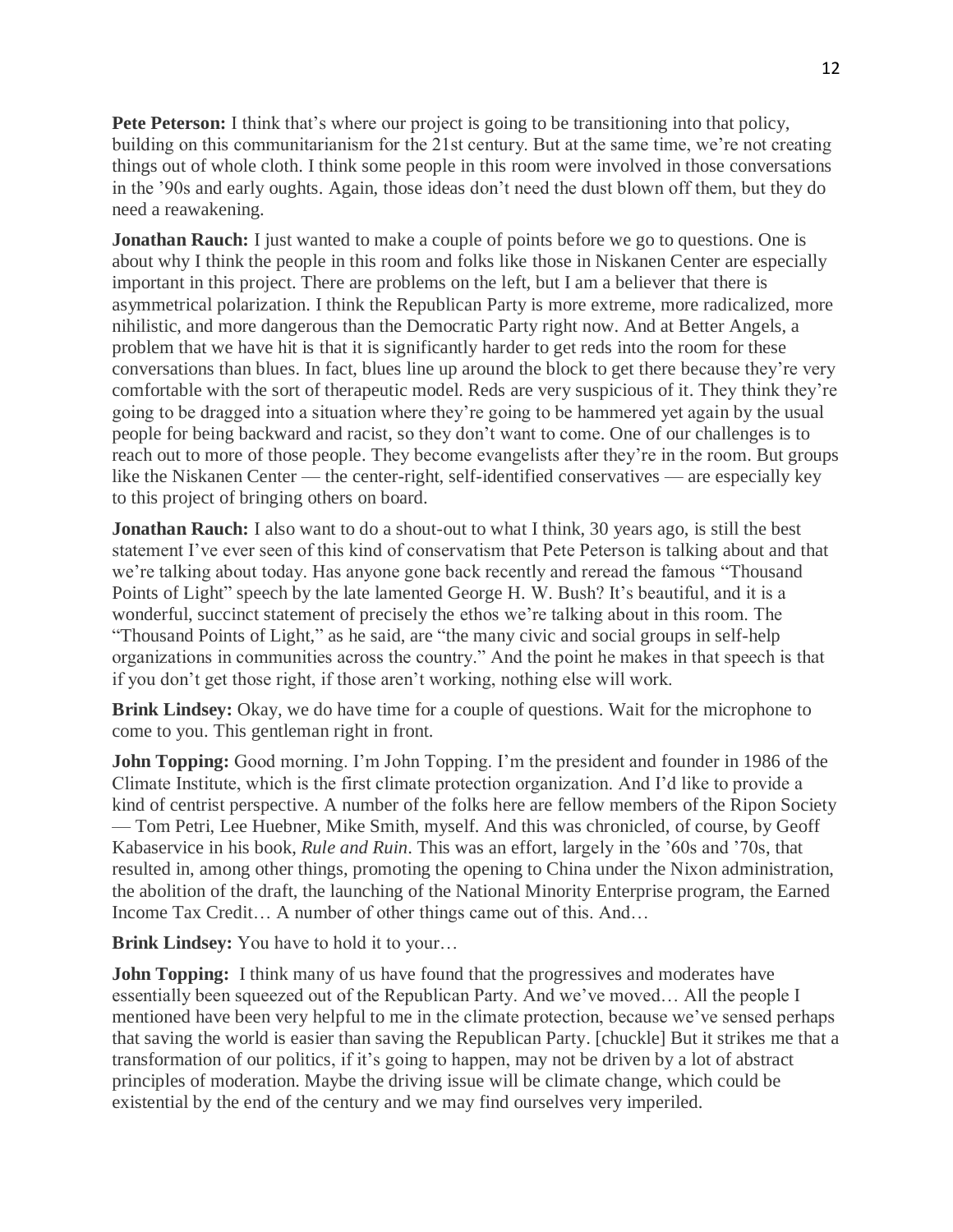**John Topping:** What we have found ourselves is an ability, here in the current environment, to promote eclectic, multi-generational projects. We've got about three dozen young people, grad students and undergraduates who worked on a project for a North American supergrid. Tom Petri was one of the members of the steering committee, and we also had a utility executive, a former university president, and others on the board. And we looked at extensive changes in the energy system that would essentially protect us against threats like EMP attacks and solar storms, but would also de-carbonize the atmosphere. And we've looked also at some things that are off the table with the general environmental movement, such as the possibility of geoengineering together with dramatic energy change. And I think climate change is going to be one of the driving issues — there may be others — that are going to summon people to action. And it was remarkable that we found a huge number of volunteer folks in their 20s matched with people who are up to 50 years older, who sense that we're leaving the world in a difficult position. And it may be that when we start looking at how we put these coalitions together, it's not going to be around center-right or center-left principles, it's going to be around these driving issues.

**Brink Lindsey:** So this harkens back to the point I made earlier, that people's attachment to liberal democracy is a downstream from their policy attachments. And so while awakening and reminding people of the value of these deep American principles is important and crucial, it may not be enough. What we need is a policy agenda that actually does motivate people and that then can pull them together rather than pulling them apart. I don't know if you want to expand on that, Mindy...

**Mindy Finn:** I think you make a good point. Even when I talk about a cross-party coalition for political renewal, part of it is uniting people around potential reforms to our democratic systems: things like ranked choice voting, or different voting systems in order to open up the political process and create more competition at the candidate level and on the electoral level. But the other is a united commitment to evidence-based policy-making and problem-solving, and taking on the modern challenges that we're facing. If you were just to rely on the current Congress and party makeup, it seems like in particular on the right, to John's point, they would be happy just to focus on their own personal gain and not really address these modern challenges.

**Mindy Finn:** Climate change is certainly one of those issues. You also touched on another point that we haven't really discussed here yet today, which is the generational shift and the behavior of different generations. I have in mind the millennial generation and even the generation behind the millennial generation, because I think a lot of people lose sight of the fact that millennials are almost 40 now. But those behind the millennial generation are deeply committed to addressing climate change. And the idea that anyone politically would not make that a priority or look at that as a problem is anathema to their view of the world and how they understand things. A coalition for political renewal will have to speak to the millennial generation and the generation behind them. I think that's, again, another potential crisis or opportunity. They are becoming disenchanted with democracy. Some of them have grown up in a time when they didn't really learn much about democracy and how important it is in America, or around the world, because of the lack of civic education.

**Mindy Finn:** But more importantly, they're devoted to reality and to solving problems. They are used to being able to do so much at the touch of their fingertips. They don't understand why our government can't do that. And when they wield their political power, combined with some older generations with more experience, on how to move forward these policy issues or policy solutions in a sound way, I think that could be quite powerful.